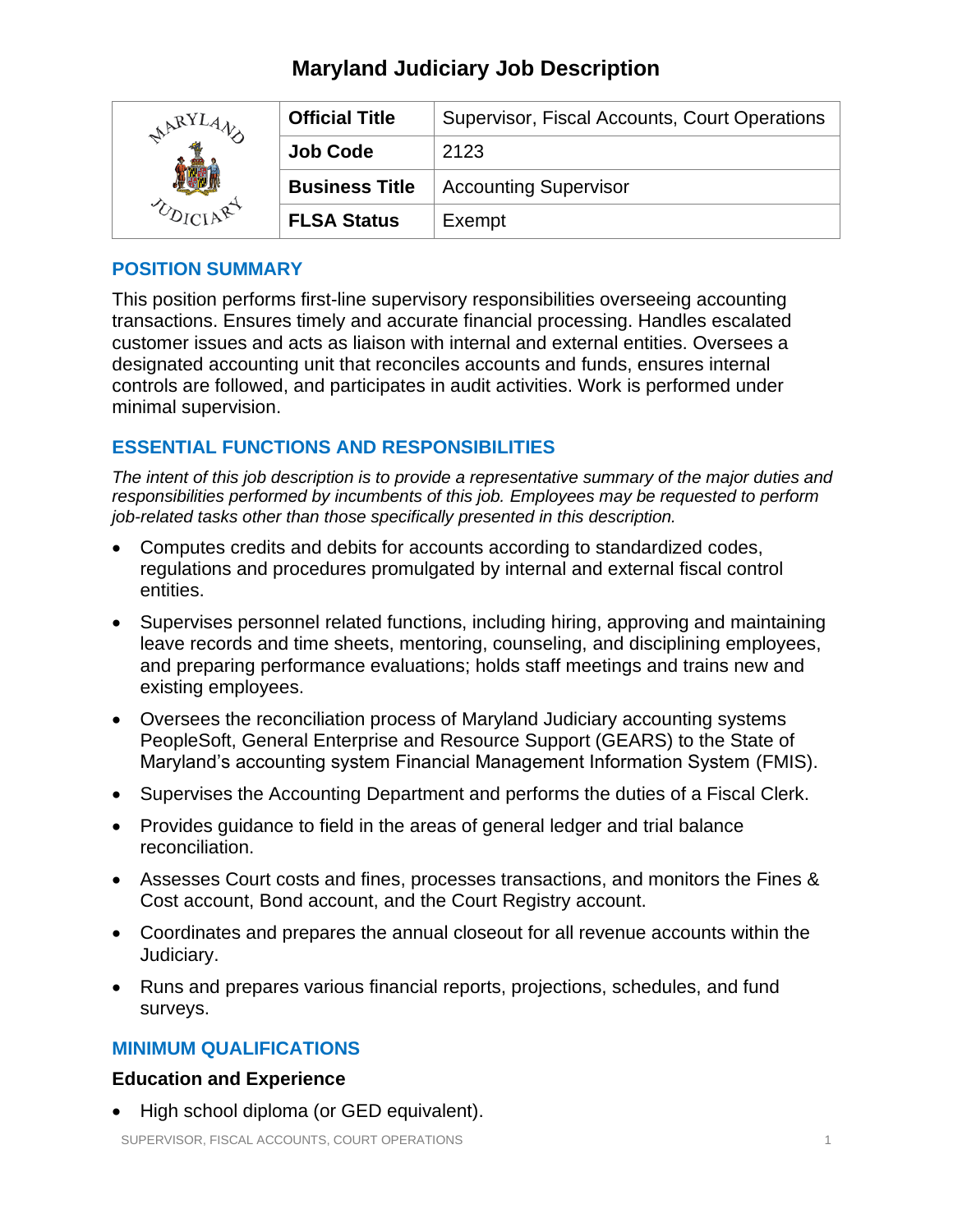• Five (5) years of fiscal or accounting work experience. One (1) year of lead, supervisor, or court specialist experience.

### **Note:**

- A Bachelor's Degree may substitute two (2) years of required work experience.
- A Paralegal/Associates Degree or 60 college credits may substitute two (2) years of required work experience.
- A Paralegal Certificate may substitute one (1) year of required work experience.

# **KNOWLEDGE, SKILLS, AND ABILITIES**

#### **Knowledge of:**

- Capabilities and applications of commonly used automated accounting software packages, such as PeopleSoft and General Enterprise and Resource Support (GEARS).
- Generally Accepted Accounting Principles (GAAP) or Governmental Accounting and Financial Reporting Standards (GASB).
- Principles and practices of bookkeeping and accounting in order to review, verify, record, adjust, and balance financial transactions.
- Office equipment including, but not limited to, computers, telephones, copiers, scanners, fax machines, etc.
- Maryland Judiciary's policies, procedures, laws, and forms involving various types of court cases and the implication each of these have on the accounting operations of the court.

## **Skill in:**

- Accuracy and attention to detail.
- Analyzing records, reports, and other business and financial documents and noting details and facts pertinent to the audit assignment.
- Organization and time management.
- The use of Microsoft Office products to include, but not limited to, Excel, Word, PowerPoint, Outlook, etc.
- Interpersonal communication and relations.
- Problem solving, prioritizing, scheduling, and decision making.
- Guiding employees in demanding situations.

## **Ability to:**

• Apply job-related terminology, policies, procedures, regulations, and laws to define problems, collect data, establish facts, record data, appropriately complete forms, and provide information to customers.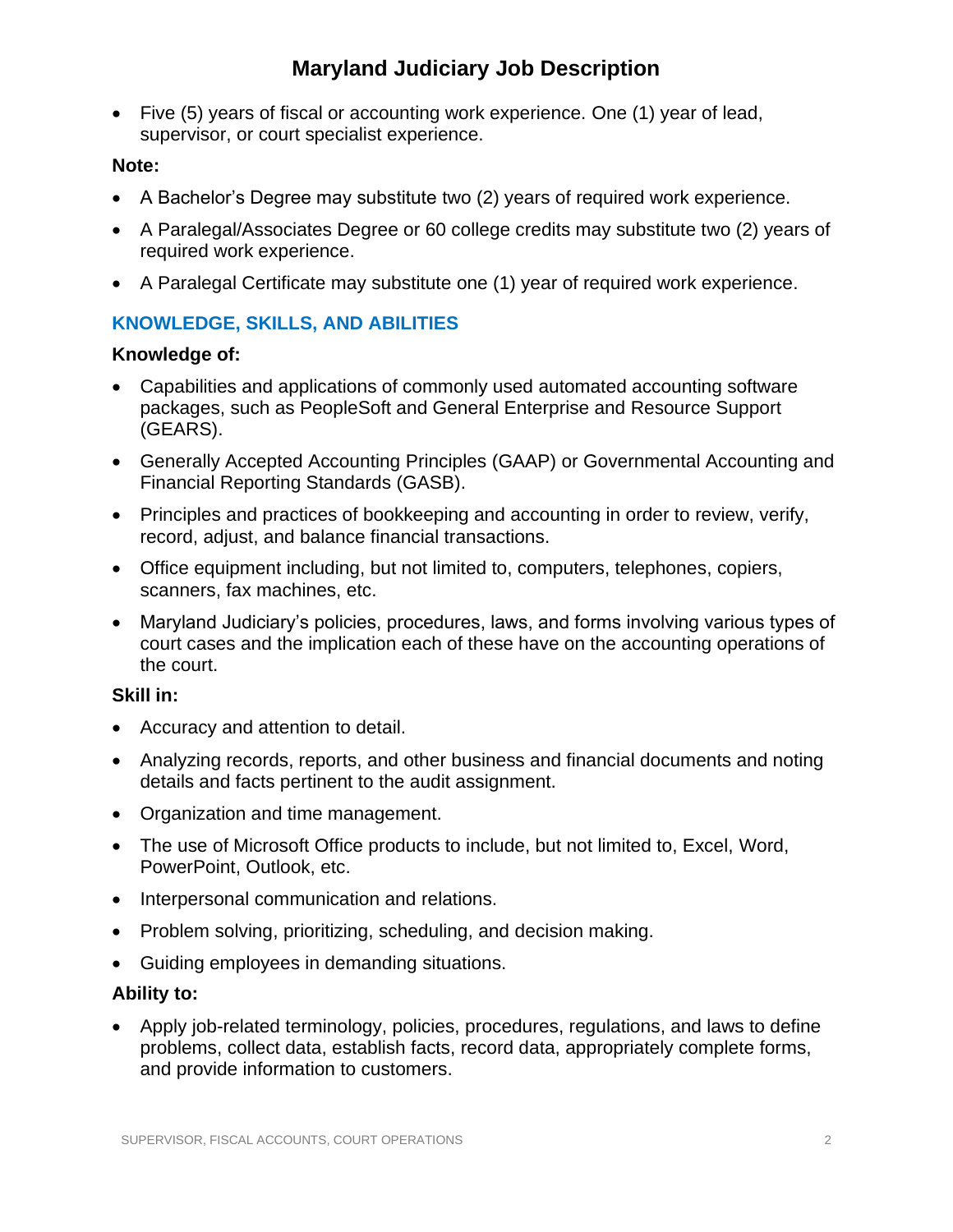- Review and analyze financial transactions, documents, records, and reports to obtain facts and verify accuracy.
- Interpret, apply, and follow a variety of written or verbal instructions.
- Use standard office and business equipment including, but not limited to, personal computers, word processing, spreadsheets, database software, copier, microfilm machine, register, scanner, fax machine, etc.
- Prioritize and handle multiple projects simultaneously.
- Establish and maintain effective working relationships with other employees, subordinates, superiors, and/or the general public.
- Conduct research and problem solve often complex issues, concerns, or situations that may arise.
- Read and interpret audit reports; formulate recommendations to correct unsatisfactory conditions and to improve operations.
- Develop, revise, establish, or implement office procedures and practices.
- Plan, coordinate, supervise, and evaluate work of staff.
- Prepare statistical tables and charts, financial summaries, and schedules using personal computer and related software.
- Maintain confidentiality.
- Communicate clearly, tactfully, and effectively with judges, the public, police agencies, attorneys, and other court officials and personnel, both verbally and in writing.

## **SUPERVISORY RESPONSIBILITIES**

This position has formal supervisory responsibilities over other employees.

#### **PHYSICAL DEMANDS**

*The physical demands described here are representative of those that must be met by an employee to successfully perform the essential functions of this job. Reasonable accommodations may be made to enable individuals with disabilities to perform the essential functions.*

This position involves *sedentary* work, exerting up to 10 pounds of force occasionally and/or negligible amount of force frequently or constantly to lift, carry, push, pull, or otherwise move objects. Sedentary work involves sitting most of the time; walking and standing are required only occasionally.

#### **WORKING CONDITIONS**

*The work environment and exposures described here are representative of those an employee encounters while performing the essential functions of this job. Reasonable accommodations may be made to enable individuals with disabilities to perform the essential functions.*